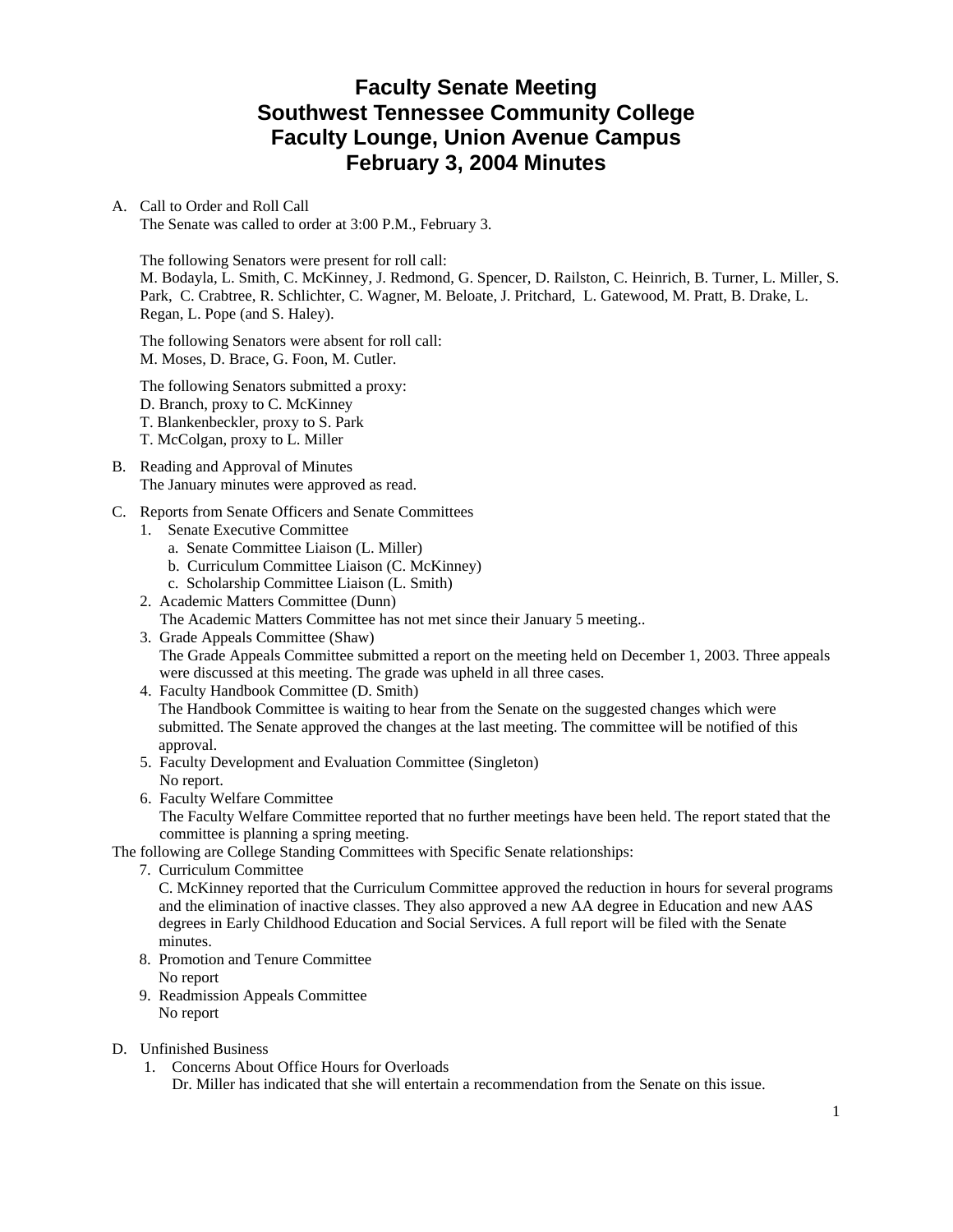Many Senators felt that since faculty members who do overloads during the Fall and Spring semesters received adjunct pay, and adjuncts do not do office hours, that extra office hours should not be required. In addition, many felt that faculty considered themselves to be doing a favor for their department by taking on an overload when a qualified adjunct could not be found for the class.

R. Schlichter moved that we do not recommend additional office hours for overloads. L. Miller seconded. The motion passed unanimously.

### E. New Business

1. Concerns About Insufficient Number of Textbooks

S. Park reported that several faculty members had complained about not having enough textbooks to start classes. After discussion about the possible causes of this persistent problem, including under-ordering of books and University of Memphis students buying texts at Southwest bookstores, L. Miller suggested inviting Larry Burton to the next meeting. The Senators agreed with this suggestion and Mr. Burton will be invited to the March meeting.

- 2. Farris Award
	- S. Haley suggested that the Senate consider funding the awards which are currently unfunded.
- 3. Faculty Vote for Changes in Constitution The full faculty vote for the changes in the constitution and by-laws will take place along with the other Senate elections.
- 4. March Elections

Departmental Senators should be elected by March 19. The Senate Vice-President, L. Smith, will handle the elections. The Election Committee consists of two first-term senators and two second term senators. B. Turner, J. Redmond, C. McKinney, and L. Pope will serve on the committee.

5. Senate Bank Account

S. Haley received a letter from  $1<sup>st</sup>$  Tennessee Bank informing him that the Senate has approximately \$1,000 in an old State Tech account. Haley stated that we must find out whose signatures are on the card. He suggested that the Senate consider using this money to fund some of the awards which are currently unfunded. R. Schlichter and C. McKinney will report on this matter to the Senate at the next meeting.

- 6. President's Information Meetings S. Haley reported that the February 27 date for the President's information sessions is not a good one because it is the Friday before Spring Break. He will talk to the President about this problem.
- 7. Concerns About Administrative Involvement in Student Affairs M. Bodalya expressed concern that although the President has said that he would not get involved in student affairs, a student will get a grade in her class even though he is attending an adjunct's class. This development is due to the President's involvement in the situation. S. Haley will take this matter to the Provost.
- 8. MCHS Progress

J. Redmond gave a report on the progress of his program at MCHS. He feels there has been overall improvement in the situation and may be moving to the Union Campus to continue his work with the school.

S. Haley expressed concern that there are no apparent plans for MCHS to move.

9. Salary and Budget Concerns

S. Haley reported that the Governor is proposing a raise of 2% with a 1% one-time bonus starting with the next contract. However, further clarification says that this raise will come from internal funds.

Haley suggested that faculty email the President thanking him for funding the salary equity study. Summer pay for 9-month faculty will still be at the 1/32 rate, but divisions may use cost-cutting measures such as requiring a larger number of students in the class. A feasibility study for a new campus is in the budget.

J. Redmond commented on the effectiveness of the new advertising campaign and said that budget constraints are restricting the effectiveness of the campaign.

### F. Adjournment

 The Senate moved to adjourn at 3:55 P.M. The next Senate meeting will be March 9 at 3:00 P.M. at the Macon Cove campus.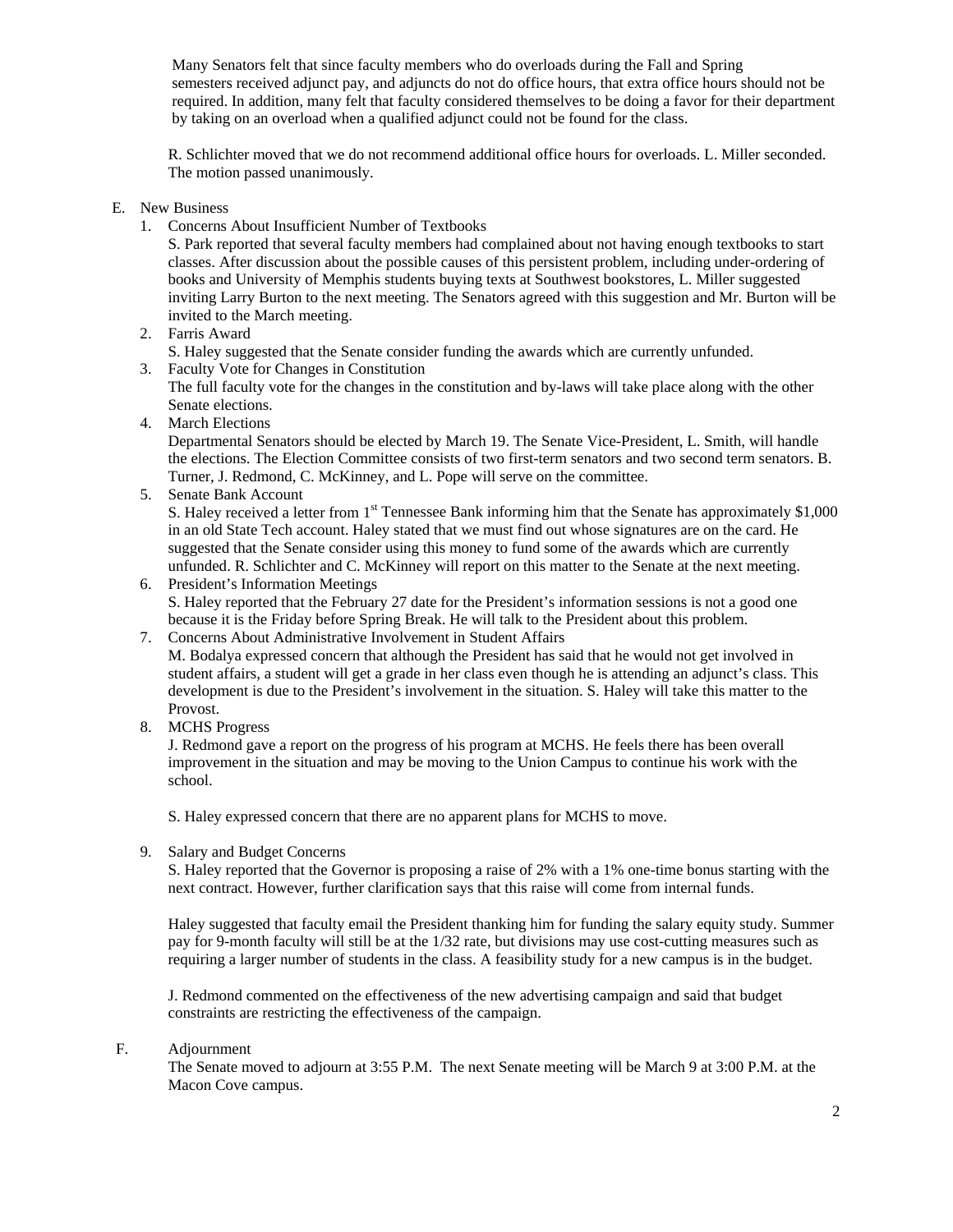## Southwest Senators and Senate Committees March Roll Sheet

### **2003-2004 Senate**

President: Steve Haley shaley shaley 5635

## **Division Senators:**

### **Division Senators of Liberal Studies and Education - Five Seats.** Roll

(Developmental Studies, Education, Fine Arts/Language and Literature, Social and Behavioral Science/Criminal Justice)

| Mary Ann Bodayla (2yrs) | mbodayla  | Social Behav. Sci./Crim. Just. | 5197 |
|-------------------------|-----------|--------------------------------|------|
| Doug Branch (2yrs)      | dbranch   | Fine Arts/Lang. and Lit.       | 4483 |
| Lilliette Smith (2yrs)  | lismith   | Social Behav. Sci./Crim. Just. | 4125 |
| Clark McKinney (1yr)    | cmckinney | Social Behav. Sci./Crim. Just. | 4574 |
| Mark Moses (1yr)        | mmoses    | Developmental Studies          | 4434 |

#### **Division Senators of Business, Career Studies and Technology - Five Seats.**

(Accountacy/Office Adm./Career Studies, Business Adm. and Paralegal Studies, Information Tech/Graphic Arts, Engineering Tech., Industrial and Environ. Tech.)

| Jerry Redmond (2yrs)      | iredmond     | Information Tech., Graph. Arts. | 4410 |
|---------------------------|--------------|---------------------------------|------|
| Gary Spencer (2yrs)       | gspencer     | Engineering Tech.               | 4404 |
| Dale Railston (2yrs)      | drailston    | Indus & Environ Technologies    | 4152 |
| Carl Heinrich (1yr)       | cheinrich    | <b>Engineering Technologies</b> | 4152 |
| Todd Blankenbeckler (1yr) | tblankenbeck | Information Tech., Graph. Arts  | 4677 |

#### **Division Senators of Math, Natural Sciences, & Health Sciences - Four Seats.**

(Nursing, Mathematics, Natural Sciences, Allied Health)

| Bill Turner (2yr)    | wturner | <b>Mathematics</b>      | 6023 |
|----------------------|---------|-------------------------|------|
| David Brace (2yr)    | dbrace  | Allied Health           | 5405 |
| Gerald Foon (1yr)    | gfoon   | Allied Health           | 5412 |
| Lynda Miller $(1yr)$ | lmiller | <b>Natural Sciences</b> | 4447 |

## **Department Senators:**

**Division: Business, Career Studies & Tech. Departments:** 

- **a. Accountancy, Office Admin. & Career Studies**
- **b. Administration & Paralegal Studies**
- **c. Info. Tech. & Graphic Arts Tech.**
- **d. Engineering Technologies**
- **e. Indus & Environ Technologies**

| Sheridan Park (2yr)   | spark       | Accountancy/ Office Adm.        | 4682 |
|-----------------------|-------------|---------------------------------|------|
| Cristy Crabtree (2yr) | ccrabtree   | Business Adm. and Paralegal St. | 4668 |
| Roger Schlichter(1r)  | rschlichter | Information Tech./Graphic Arts  | 4144 |
| Max Cutler $(2yr)$    | mcutler     | Engineering Tech.               | 4166 |
| Carl Wagner (2yr)     | cwagner     | Industrial and Environ. Tech.   | 4160 |

### **Division: Liberal Studies & Education Departments:**

- **a. Developmental Studies**
- **b. Fine Arts, Languages, and Literature**
- **c. Education**